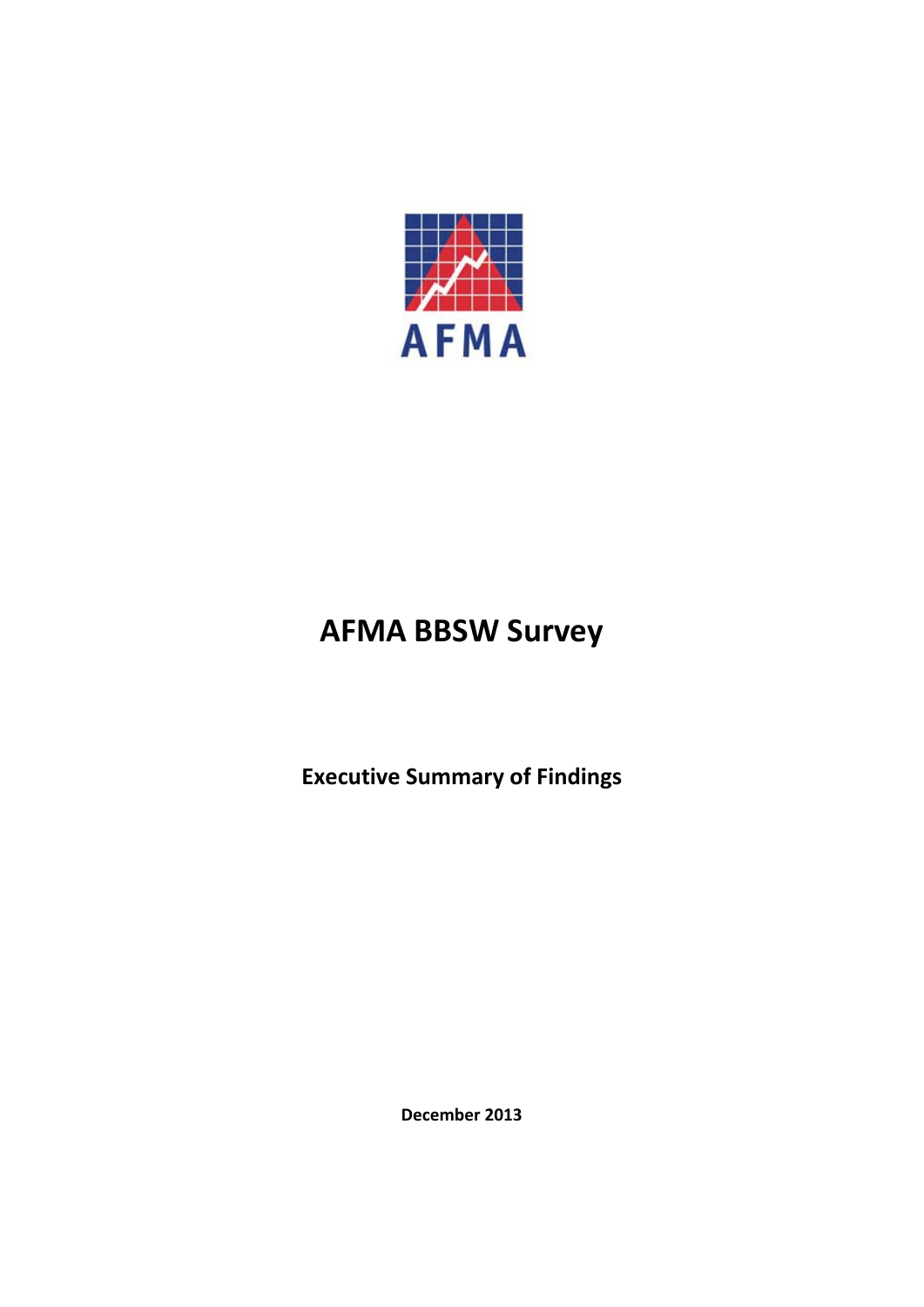#### **TABLE OF CONTENTS**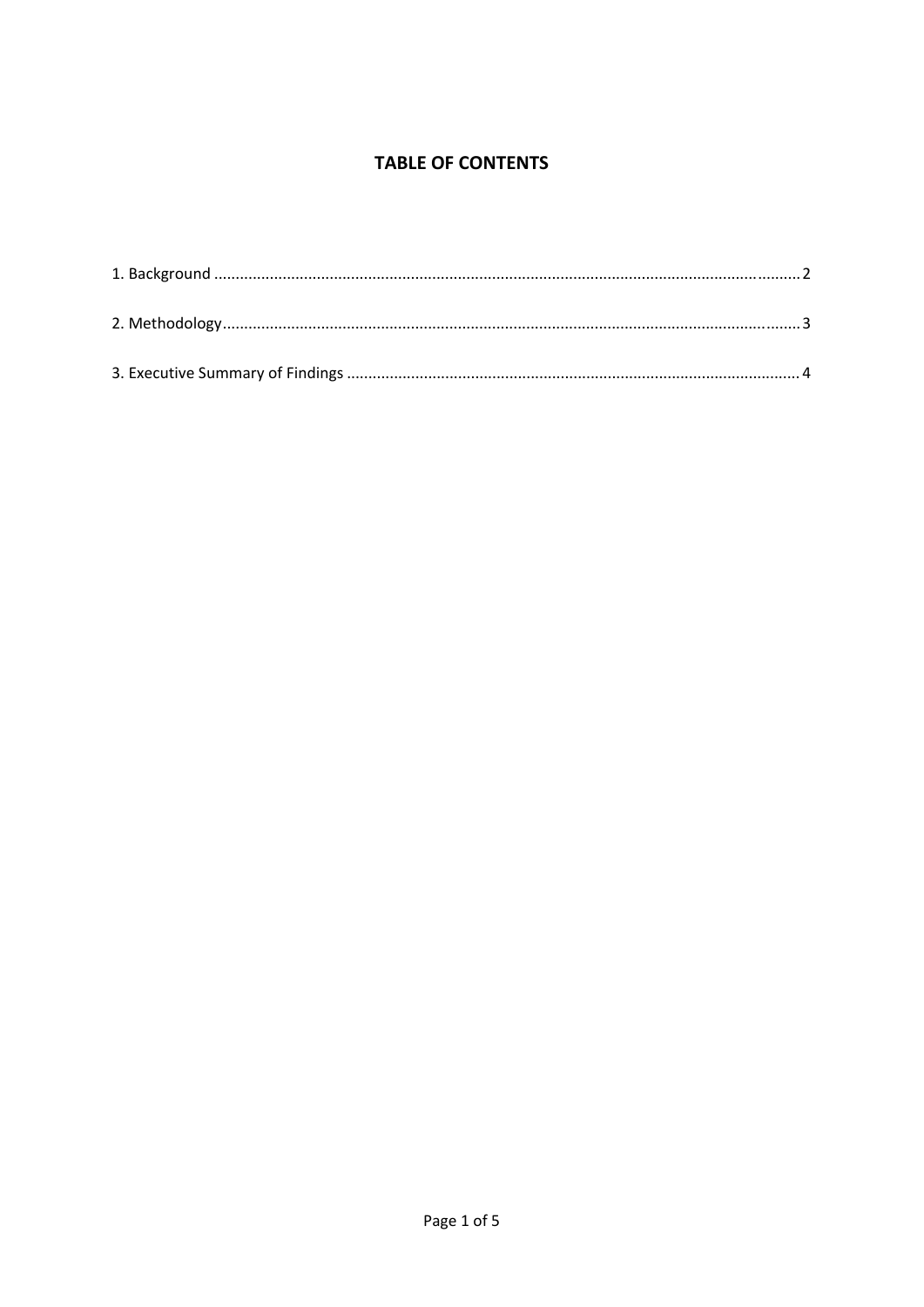# 1. Background

In August 2013, the Australian Financial Markets Association (AFMA) conducted a survey to better understand the needs of reference rate users. The survey sought to understand the demand for interest rate benchmarks in general and the current usage of the Bank Bill Swap (BBSW) benchmark rate more specifically.

A forum organised by AFMA that facilitated discussion between senior Reserve Bank officials and industry participants highlighted the need for more information on the requirements for reference rates by a range of users. Amongst other things, the survey sought to identify opportunities for the industry to support the development of new reference rates.

In March 2013, the Bank for International Settlements released a report, *Towards better reference rate practices: a central bank perspective*, which considered the possible risks for monetary policy transmission and financial stability that may arise from market participants using reference interest rates which embody economic exposures other than the ones they want or need. The report suggested that there is a strong case for enhancing reference rate choice, as having more than one viable and complementary benchmarks may lead to reduced systemic risk.

A range of respondents contributed to the survey, and a comprehensive report of findings was made available to them. This condensed report is being made available to interested stakeholders. Survey respondents who would like access to the comprehensive reportshould contact the AFMA Secretariat at secretariat@afma.com.au.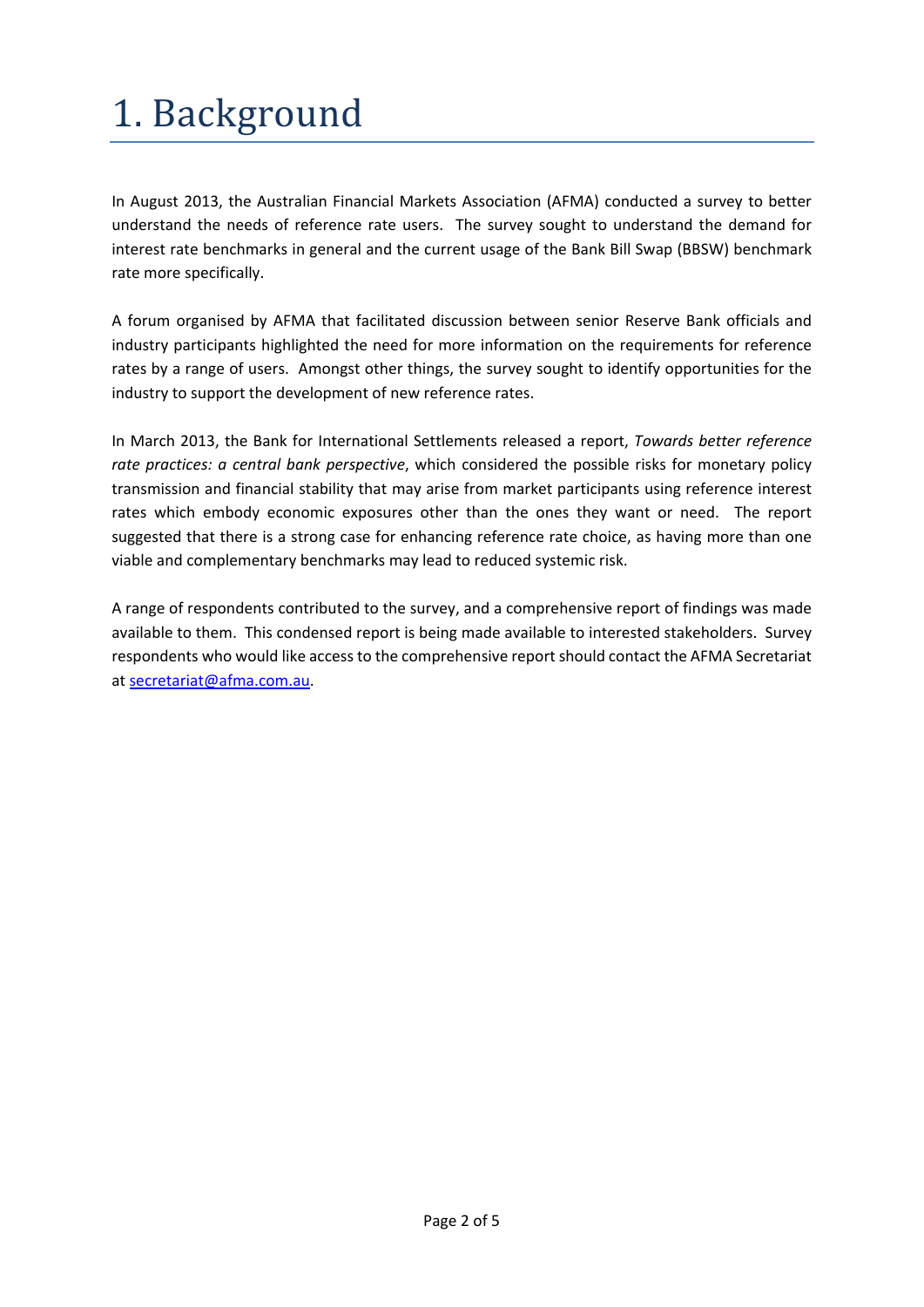## 2. Methodology

The survey was distributed to a range of financial market participants, reflecting the diverse range of reference rate users, including bank and corporate treasurers, debt issuers and arrangers, securitisation entities, derivatives users, fund managers and financial product issuers.

Separate surveys were designed and issued to bank and non‐bank respondents. Bank respondents were asked to provide feedback from the business unit/function level, as it was anticipated that different businesses within a banking institution may have different uses of benchmark rates. All other non‐bank respondents were asked to answer the survey from a whole of organisation perspective.



In total 83 survey responses were collected; 46 from bank respondents and 37 from other non‐bank respondents.

Of the bank respondents, 40 per cent were from the bank treasury business function, followed by 20 per cent from debt capital markets and 18 per cent from derivatives trading. Of the non-bank respondents, 69 per cent of surveys were completed by non-financial corporates, 19 per cent by fund managers and 12 per cent by securitisation issuers. Five other non-bank survey responses were also received from non-bank financial institutions and various government agencies.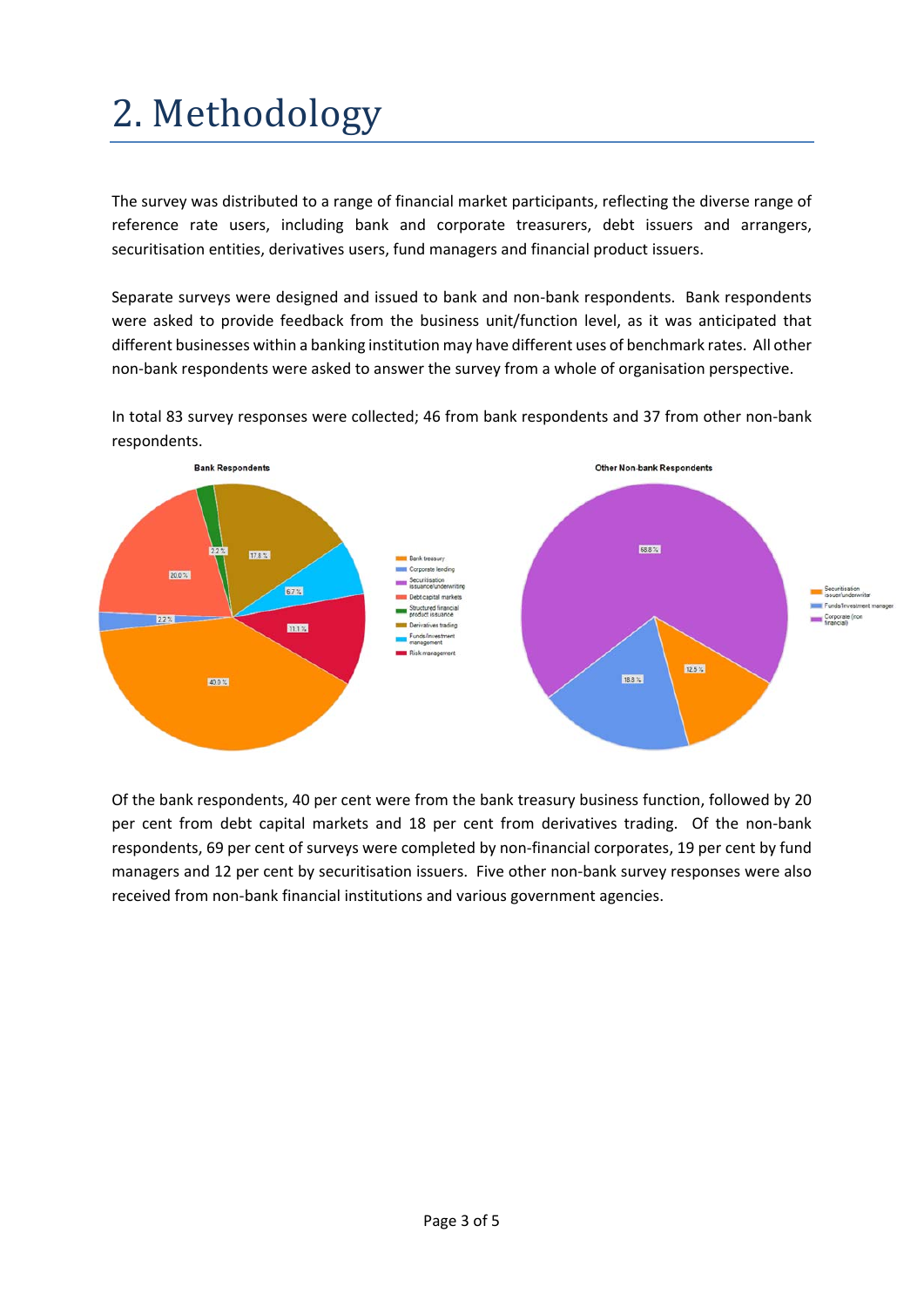### 3. Executive Summary of Findings

Survey respondents indicated that they used BBSW as a reference rate for a diverse range of their business activities, including:

- Lending and investment;
- Debt raising;
- Over-the-counter (OTC) derivatives trading;
- Structured financial products; and
- Other activities including as a valuation tool for financial instruments or for performance assessment, and risk management.

With the exception of OTC derivatives trading, the tenor used most extensively for all of these activities was 3 month BBSW, followed by 1 month BBSW and 6 month BBSW. For OTC derivatives trading activities, 3 month BBSW was also the most extensively used tenor, however, 6 month BBSW recorded a higher rate of usage than 1 month BBSW. The extensive use of these three tenors was the same for both bank and non-bank (including corporate, fund manager and securitisation issuer) respondents. Bank respondents, however, were more likely to engage in a wider range of activities and make greater use of the 2, 4 and 5 month tenors.

For these business activities, a significant majority of respondents used BBSW only. Lending and investment and OTC derivatives trading activities were the only areas where respondents indicated that reference rates other than BBSW were used widely. In particular, business loans, interest rate swaps, cross currency swaps and debt securities were the areas that recorded a material use in other reference rates; with 27 per cent, 23 per cent, 23 per cent and 21 per cent of respondents respectively using rates other than BBSW for these activities. On average, only 27 per cent of respondents who used other rates for these activities used these rates more intensively than BBSW. Most respondents who used rates other than BBSW used these rates less than, or about the same as, BBSW.

Respondents suggested that the most important attributes of an AUD reference rate, in order of ranking, are:

- 1. Reliability (proper safeguards against manipulation or error);
- 2. Robustness (including in times of market stress);
- 3. Frequency (eg to facilitate daily rate‐sets);
- 4. Ready availability;
- 5. Broad acceptance; and
- 6. Representativeness (eg of a specific risk type).

Overall, all of the listed attributes were rated highly by respondents. While reliability was rated highly by both bank and non‐bank respondents, bank respondents placed more emphasis on frequency whereas non-bank respondents preferred robustness. Representativeness was rated by all respondents as least important, with over 15 per cent of respondents indicating that this attribute is not important or only somewhat important.